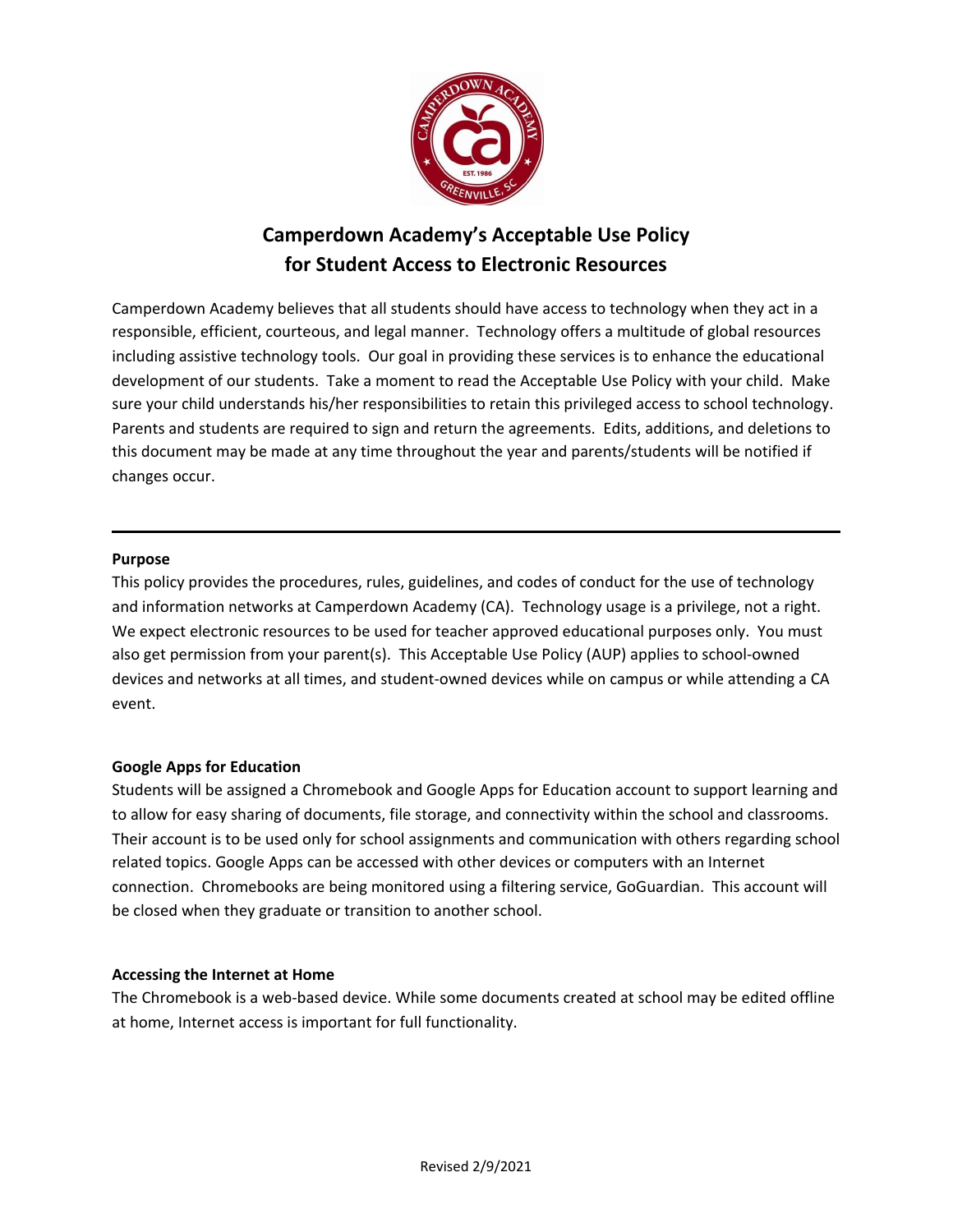### **Care and Maintenance**

Students are responsible for the general care of the Chromebook. The Chromebooks are designed for school use and should be treated with care. Here are some expectations when handling the Chromebook:

- Chromebook must remain in protective case at all times
- Close the screen before transporting your Chromebook, do not hold by the screen
- Never put anything, except your hands, on the keyboard
- Never have food, drinks, or gum near your Chromebook
- Do not alter your Chromebook no stickers, no drawings/writings, and no punctures
- Do not press on the screen of your Chromebook or lean on the top of the Chromebook when it is closed
- Do not lay anything on top of Chromebook
- Do not loan your device to friends or family members
- Do not disassemble or attempt to repair the device
- Do not leave the Chromebook in an unsecure location or near water or food
- Do not take your Chromebook in the restroom or in an eating space
- Always leave your Chromebook in a safe location (away from small siblings, not on the floor, etc.)
- If something is wrong with your Chromebook, let your teacher know immediately
- Do not place Chromebook in your backpack

Students are to understand that this Chromebook does not belong to them, but is being loaned out to them by Camperdown Academy.

#### **Rules and Guidelines**

Please read the following rules of network etiquette and consequences for unacceptable use.

- Students will demonstrate manners showing consideration and respect for others at all times.
- Students will not plagiarize or use copyrighted materials without permission of the author.
- Passwords are confidential and are not to be shared.
- Students will not download files or modify the computer's desktop or settings.
- Students will not send or forward chain letters or engage in "spamming".
- Students will not disseminate threatening or harassing messages. Cyber-bulling is prohibited.
- Electronic resources are never an excuse for incomplete or late work. If an electronic device or access fails, you should have a reliable backup plan which might include traditional pencil and paper.
- Students will handle equipment responsibly and with care.
- Students are to be responsible for their use of the Internet, accessing only appropriate sites and information they have been specifically instructed to open.
- Students must promptly tell a Camperdown staff member about any message received that is inappropriate or makes them feel uncomfortable.
- Students will only use the e-mail account and other electronic resources for school-related educational activities as assigned by their teachers.